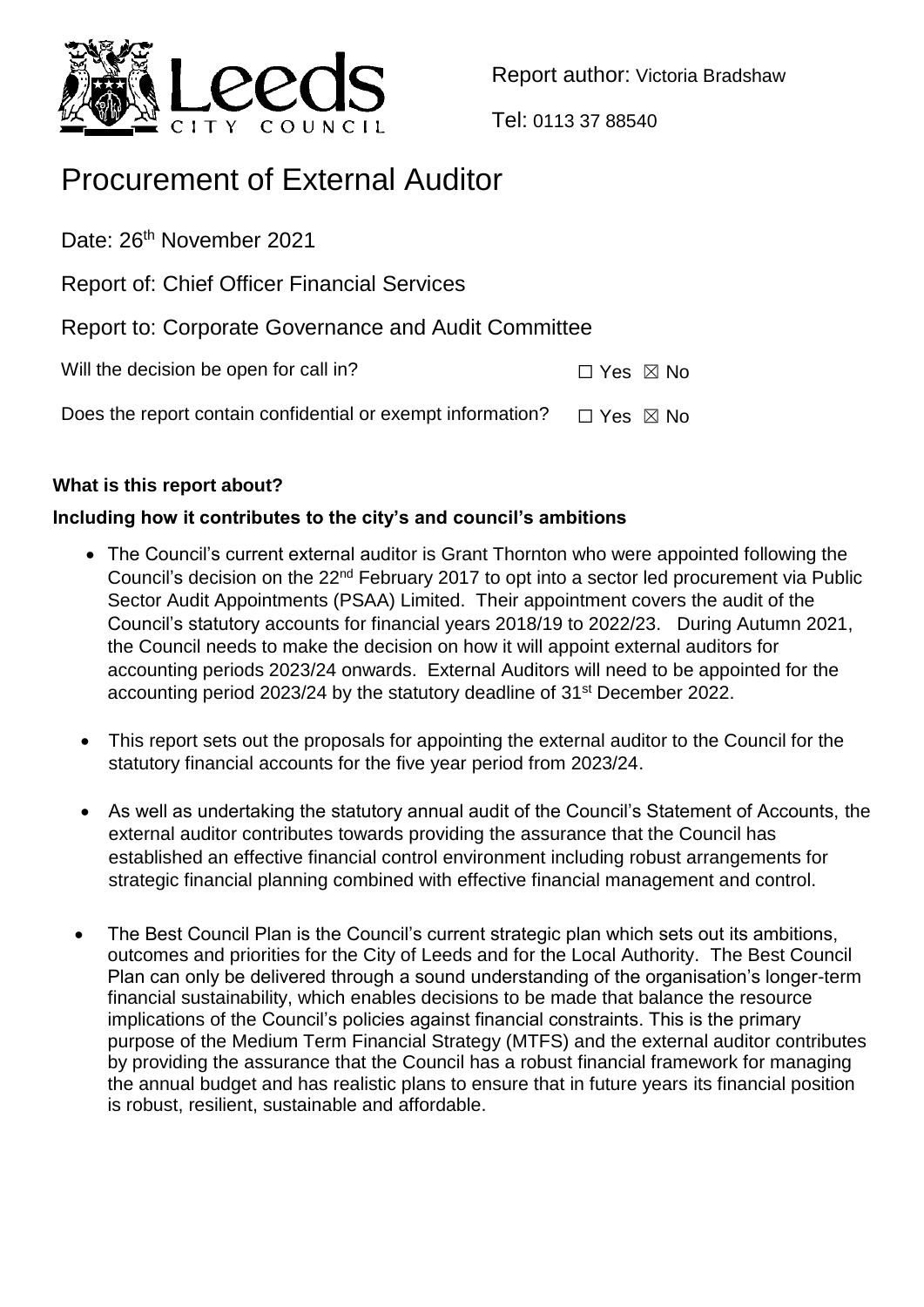### **Recommendation**

a) Corporate Governance and Audit Committee are asked to recommend to Full Council that the Council accepts Public Sector Audit Appointments' invitation to opt into the sector led option for the appointment of external auditors from 2023/24.

## **Why is the proposal being put forward?**

- 1 The appointment period for the Council's current external auditor services expires after the 2022/23 financial year. Under the Local Government Audit and Accountability Act 2014 ("the Act") the Council is required to secure the appointment of an auditor to audit its accounts for each financial year. In doing so the Council has three options;
	- To appoint its own auditor, which requires it to follow the procedure set out in the Act.
	- To act jointly with other local authorities to procure an auditor following the procedures in the Act.
	- To opt into the national auditor appointment scheme administered by a body designated by the Secretary of State as the "appointing person". The body currently designated for this role is Public Sector Audit Appointments Limited (PSAA).
- 2 After consideration of the three options it is concluded that the sector wide procurement conducted by PSAA will produce better outcomes and will be less burdensome for the Council than a procurement undertaken locally because:
	- Collective procurement reduces costs for the sector and for individual authorities compared to a multiplicity of smaller local procurements;
	- if it does not use the national appointment arrangements, the Council/Authority will need to establish its own auditor panel with an independent chair and independent members to oversee a local auditor procurement and ongoing management of an audit contract;
	- it is the best opportunity to secure the appointment of a qualified, registered auditor there are only nine accredited local audit firms, and a local procurement would be drawing from the same limited supply of auditor resources as PSAA's national procurement; and
	- supporting the sector-led body offers the best way of to ensuring there is a continuing and sustainable public audit market into the medium and long term.
- 3 Whilst the terms of reference of this committee include the consideration of the Council's arrangements relating to external audit requirements, Regulation 19 of the Local Audit (Appointing Persons) Regulations 2015 requires the decision to opt into this procurement must be made by a meeting of the Council.
- 4 The Council needs to respond formally to PSAA's invitation in the form specified by PSAA by the close of the opt-in period  $(11<sup>th</sup> March 2022)$ .

## **What impact will this proposal have?**

| Wards affected:                   |       |                |
|-----------------------------------|-------|----------------|
| Have ward members been consulted? | コ Yes | $\boxtimes$ No |

5 To opt into the PSAA procurement process for an external auditor when the current contract expires in 2022/23.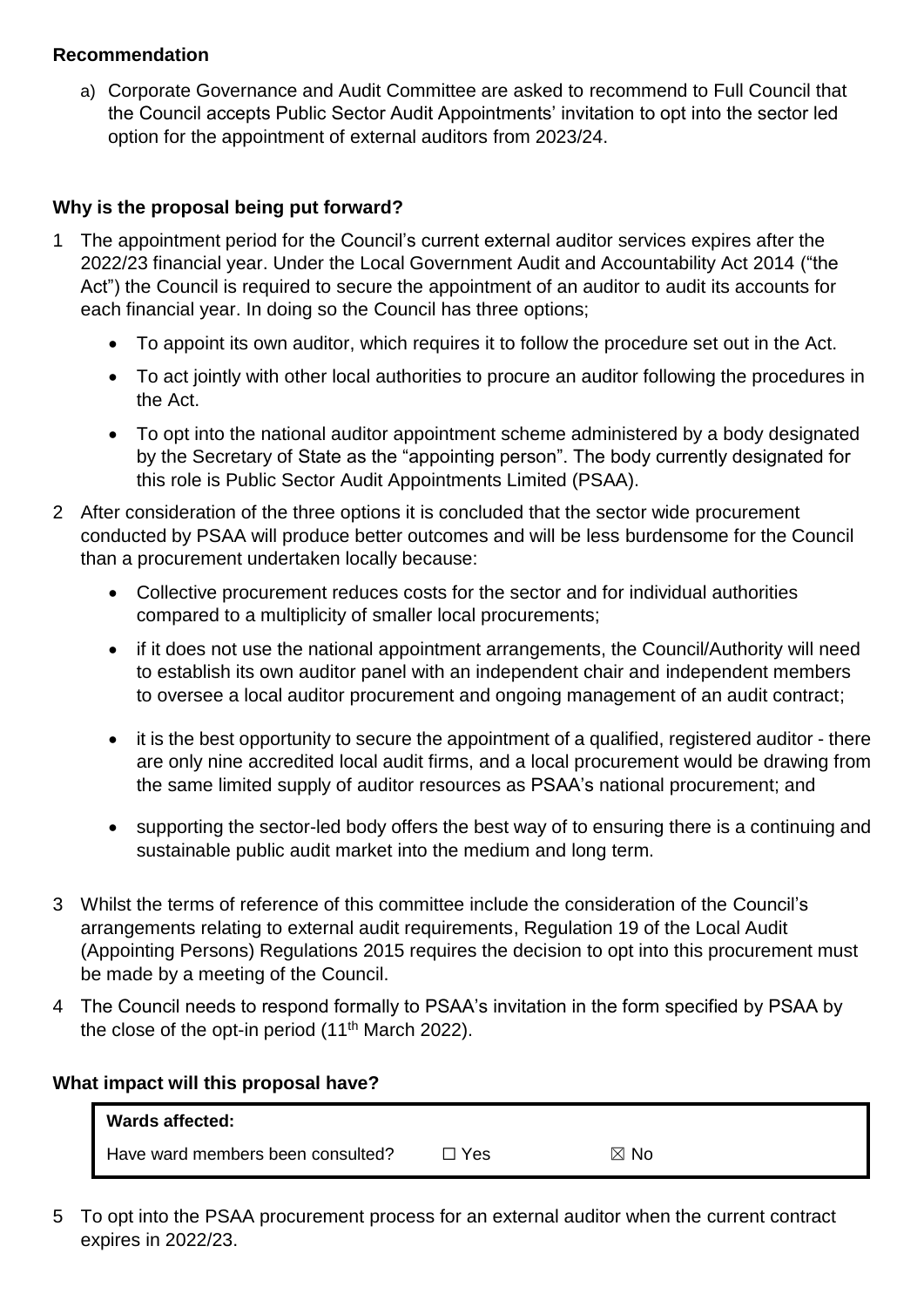### **What consultation and engagement has taken place?**

6 Both the Deputy Leader/ Executive Member for Resources and the Director of Resources have been consulted and support the recommendation

### **What are the resource implications?**

- The Council's proposed external audit fee for 2020/21 is £275.6k. This current external audit fee which is competitive was derived from the previous PSAA procurement exercise and it is not anticipated that this process will deliver further savings. In fact there is every likelihood that external fees will increase from this current budgeted amount.
- 8 Under the PSAA procurement option there will not be a fee to join the sector-led arrangements. The audit fees that opted-in bodies will be charged will cover the costs to PSAA of appointing auditors and managing the arrangements. Audit fees achieved through large contracts should be lower than the costs that individual authorities will be able to negotiate. The fee for the audit of a body that opts into the sector-led procurement will reflect the size, audit risk and complexity of the work required. The PSAA have established a system for setting the fee which allocates audit costs across all opted-in authorities based on these characteristics. As a not-for-profit organisation, PSAA will be able to return any surpluses to opted-in authorities after all costs have been met.
- 9 By opting into the PSAA led procurement the Council will avoid the costs of a local procurement and management of a contract and also the requirement to set up an auditor panel with independent members.

#### **What are the legal implications?**

- 10 Under the Local Government Audit and Accountability Act 2014 the Council is required to appoint an auditor to audit its accounts for each financial year.
- 11 Regulation 19 of the Local Audit (Appointing Person) Regulations 2015 requires that a decision to opt in must be made by a meeting of the Council. This decision is timetabled to be received at Council on January 12<sup>th</sup> 2022. As such, the recommendation in this report is not subject to call in, as the matter that will ultimately be determined by full Council.

## **What are the key risks and how are they being managed?**

- 12 The Council must appoint its external auditor to audit its accounts for a financial year not later than the 31st December in the preceding financial year. Therefore the Council must have appointed its next external auditor by 31<sup>st</sup> December 2022. If it does not do so then the Secretary of State can either appoint an auditor on the Council's behalf or direct it to appoint a particular auditor.
- 13 Opting into the sector wide procurement led by PSAA will ensure that the Council meets these statutory requirements. It also likely that this option will reduce the risks to the Council in terms of alleviating the need to manage a local procurement exercise and set up a local auditor panel and will be the most financially favourable in terms of the of the cost of the procurement exercise and the level of audit fee.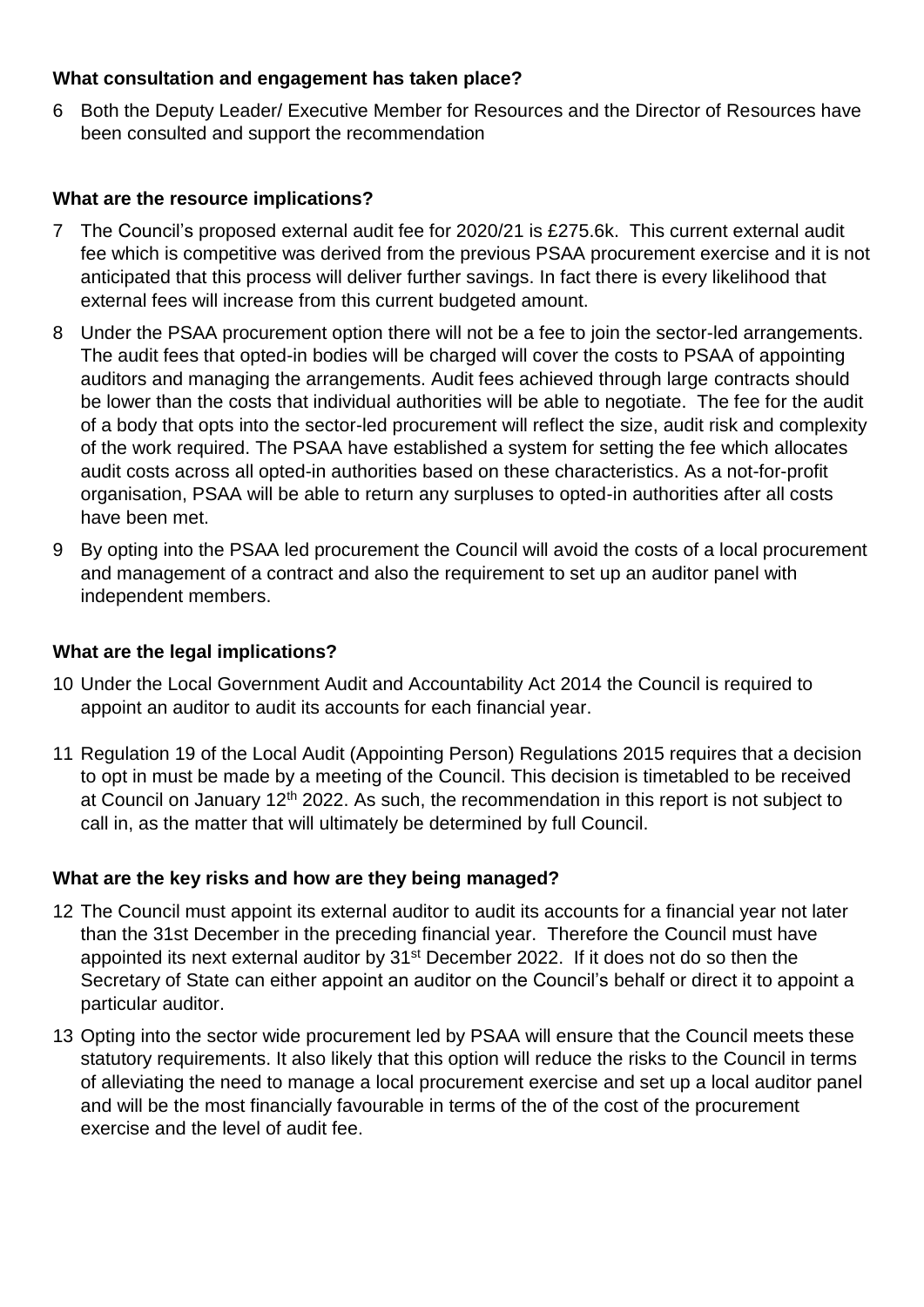## **Does this proposal support the council's three Key Pillars?**

 $\boxtimes$  Inclusive Growth  $\boxtimes$  Health and Wellbeing  $\boxtimes$  Climate Emergency

- 14 Supporting the Best Council Plan the approved Medium Term Financial Strategy recognises the Council's ambition to be the best city by being a strong economy and a compassionate city as well as achieving it best City priorities. Financial Services have a key role to play in this around supporting the Council to realise its ambitions. As well as there being the continued focus upon value for money, the approved budget means that the Council can target its resources to drive inclusive economic growth, promote health and wellbeing, tackle deprivation and other deep-rooted challenges to improve the quality of life for our residents.
- 15 The role of external audit is to provide the assurance to Councillors and the citizens of Leeds that the annual statement of accounts give a true and fair view at the end of each financial year, that they have been properly prepared in accordance with the CIPFA/LASAAC Code of Practice on Local Authority Accounting in the United Kingdom and have been prepared in accordance with the requirements of the Local Audit and Accountability Act.
- 16 In addition the external auditors give their opinion as to whether the Council has proper arrangements for securing economy, efficiency and effectiveness in its use of resources. Ensuring that the Council has appropriate financial management systems and procedures in place is clearly a key aspect in providing assurance, albeit not comprehensive, hat money is being spent wisely.

# **Options, timescales and measuring success**

## **What other options were considered?**

- 17 The options for appointing local auditors are a) to undertake an individual procurement and appointment exercise, b) to undertake a joint procurement and appointing exercise with other Local Authorities and c) join a sector led body arrangement as the Council did in 2018. In respect of that last option, the Council will need to 'opt in' to the sector led body arrangement by 11<sup>th</sup> March 2022 having firstly obtained Full Council approval to do so. (A requirement of the Local Audit (Appointing Person) Regulations 2015).
- 18 The scope of external audit work is specified nationally by the National Audit Office in their Code of Audit Practice. Not all firms are eligible to compete for the work as they need to be registered with a Registered Supervising Body approved by the Financial Reporting Council. It is unlikely that small local firms will meet the eligibility criteria to undertake the work. Given the complexity of Local Authority audit work, it is envisaged that contracts would be awarded for a minimum of 4 to 5 years.
- 19 For options a) and b) the Council would undertake the procurement exercise either itself (a) or with its chosen partners (b) using an Auditor Panel. This will need to be done in accordance with guidance issued by the Chartered Institute of Public Finance and Accountancy (CIPFA). The membership of the Audit Panel must be wholly or have a majority of independent members. Independent members for this purpose are independent appointees; this excludes current and former elected members (or officers) and their close families and friends. Therefore, elected members would not have a majority input to the selection and appointment process. Independent members of the Audit Committee may be eligible but this would need to be confirmed. If the Council decided to join with other authorities to establish a joint Auditor Panel, this would again need to be constituted of wholly or a majority of independent members with legal advice needed on the exact constitution, depending on the Councils involved.

## **Option A: Undertaking an individual auditor procurement and appointment**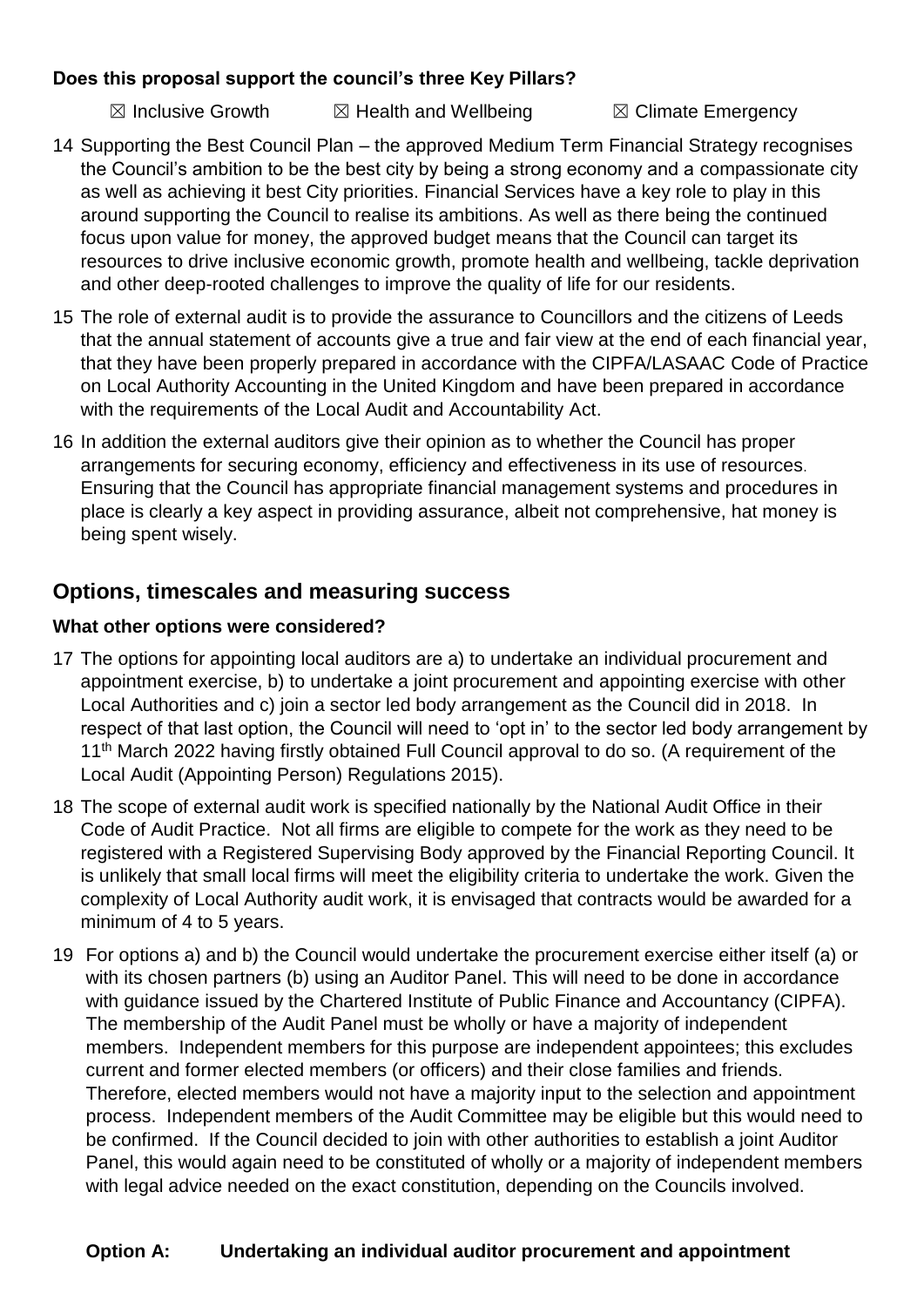- 20 Advantages of this route include having local input to the decision as panel members could be appointed locally. However, recruitment and servicing of the required Audit Panel, running the bidding exercise and negotiating the contract would be time consuming and costly to the Council. In addition, the Council would not be able to take advantage of reduced audit fees and economies of scale that may be available through joint or national procurement contracts. The council would also be procuring in what is a very challenging market currently.
- 21 Much has changed in the local audit market since audit contracts were last awarded in 2017. At that time the audit market was relatively stable, there had been few changes in audit requirements, and local audit fees had been reducing over a long period. 98% of those bodies eligible opted into the national scheme and attracted very competitive bids from audit firms. The resulting audit contracts took effect from 1 April 2018.
- 22 During 2018 a series of financial crises and failures in the private sector year led to questioning about the role of auditors and the focus and value of their work. Four independent reviews were commissioned by Government: Sir John Kingman's review of the Financial Reporting Council (FRC), the audit regulator; the Competition and Markets Authority review of the audit market; Sir Donald Brydon's review of the quality and effectiveness of audit; and Sir Tony Redmond's review of local authority financial reporting and external audit. The recommendations are now under consideration by Government, with the clear implication that significant reforms will follow. A new audit regulator (ARGA) is to be established, and arrangements for system leadership in local audit are to be introduced. Further change will follow as other recommendations are implemented.
- 23 The Kingman review has led to an urgent drive for the FRC to deliver rapid, measurable improvements in audit quality. This has created a major pressure for audit firms to ensure full compliance with regulatory requirements and expectations in every audit they undertake. By the time firms were conducting 2018/19 local audits during 2019, the measures they were putting in place to respond to a more focused regulator were clearly visible. To deliver the necessary improvements in audit quality, firms were requiring their audit teams to undertake additional work to gain deeper levels of assurance. However, additional work requires more time, posing a threat to the firms' ability to complete all their audits by the target date for publication of audited accounts. Delayed opinions are not the only consequence of the FRC's drive to improve audit quality. Additional audit work must also be paid for. As a result, many more fee variation claims have been needed than in prior years.
- 24 This situation has been accentuated by growing auditor recruitment and retention challenges, the complexity of local government financial statements and increasing levels of technical challenges as bodies explore innovative ways of developing new or enhanced income streams to help fund services for local people. These challenges have increased in subsequent audit years, with Covid-19 creating further significant pressure for finance and audit teams.
- 25 None of these problems is unique to local government audit. Similar challenges have played out in other sectors, where increased fees and disappointing responses to tender invitations have been experienced during the past two years.

## **Option B: Undertaking a joint audit procurement and appointing exercise with other Local Authorities**

26 The Local Audit and Accountability Act 2014 enables the Council to join other local authorities in setting up an Auditor Panel. Advantages of this approach include sharing the cost of setting up the panel, running the procurement process and negotiating contacts across a number of authorities. It may also bring opportunity for negotiating economies of scale from a combined contract value.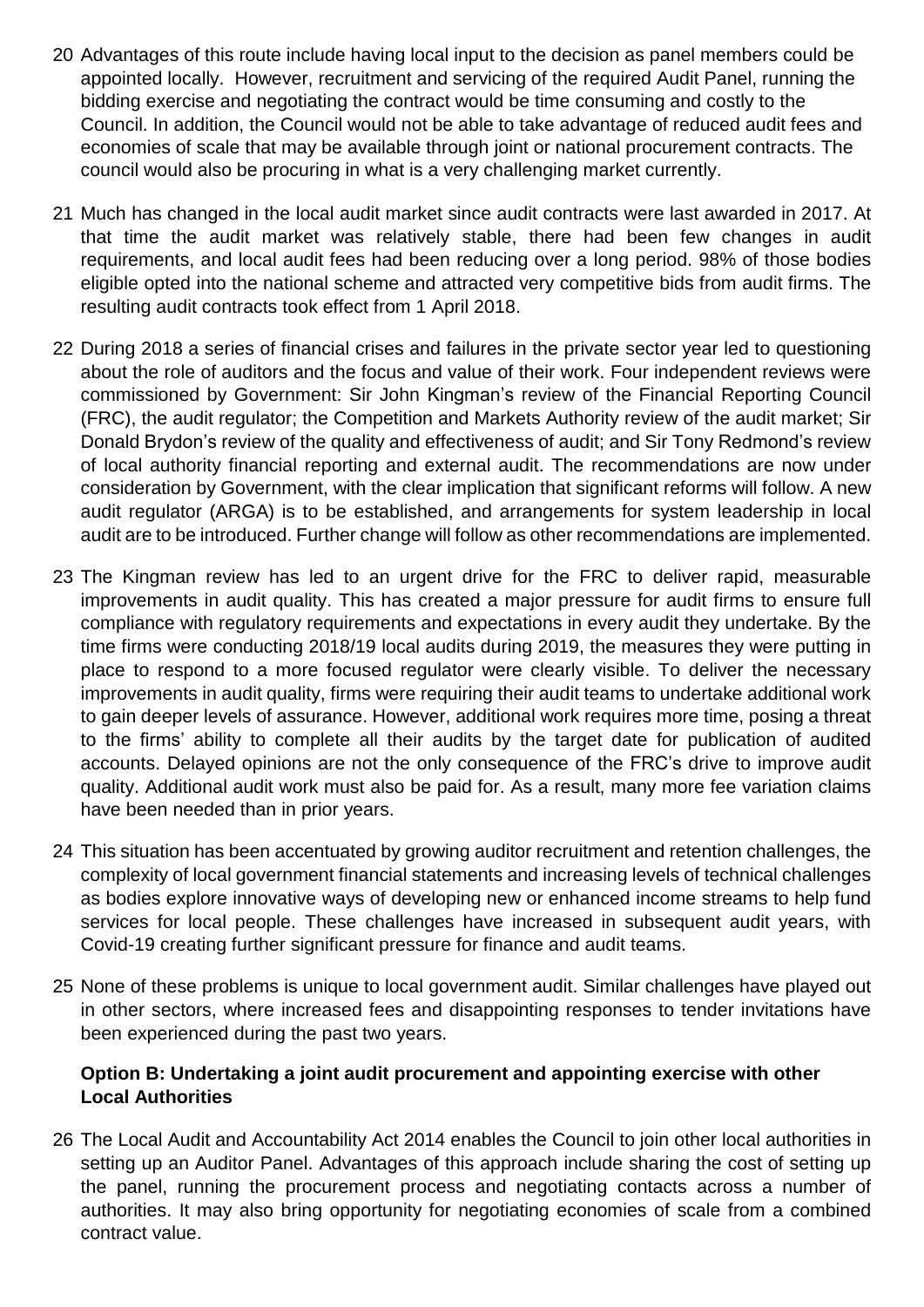- 27 Disadvantages of this approach might include frustrations in the choice of auditor available. Accountancy and Audit firms often complete non audit work for Local Authorities (e.g., consultancy/ advisory work) which may limit firms who are appointable by a joint process due to independence issues. Should the firm selected be conflicted with Leeds City Council in any way then the Council would then need to make a separate appointment.
- 28 The availability of this option to the Council will also depend on the extent to which the other Local Authorities prefer to use either option A or C in preference to this.
- 29 The comments above in Option A about the state of the current market for the appointment of external auditors and the challenge faced in addressing these also apply to Option B.

## **Option C: To opt into the Sector Led Arrangement operated by Public Sector Audit and Appointments Ltd (PSAA Ltd)**

- 30 In July 2016, the Secretary of State for Housing Communities and Local Government specified PSAA Ltd as an appointing person for principal local government and police bodies for audits from 2018/19, under the provisions of the Local Audit and Accountability Act 2014 and the Local Audit (Appointing Person) Regulations 2015. PSAA Ltd has a responsibility for:
	- appointing auditors to all relevant authorities;
	- setting scales of fees, and charging fees, for the audit of accounts of relevant authorities and consulting with relevant parties in relation to those scales of fees;
	- ensuring effective management of contracts with audit firms for the delivery of consistent, quality and effective audit services to relevant authorities;
	- ensuring that public money continues to be properly accounted for and protected;
	- being financially responsible having regard to the efficiency of operating costs and transparently safeguarding fees charged to audited bodies; and
	- leading its people as a good employer, ensuring that it continues to be fit-for-purpose; motivating and supporting its staff; and communicating with them in an open, honest and timely way.
- 31 The PSAA will appoint the external auditors for all opted in bodies for a period of 5 years with an option to extend to for a further two years by mutual agreement.
- 32 Advantages of this approach include a fully independent approach to appointment of the external auditors and saving time and resources by avoiding the need for setting up independent audit panels and undertaking procurement processes. The costs of a procurement and appointing exercise would be shared across participating councils. A national exercise offering large contract values may also encourage participating firms to offer more realistic prices in what is currently a challenging market. Independence issues would be managed by PSAA Ltd who would have a number of contracted firms to call on.
- 33 The main disadvantage to this approach is the inability to influence the appointment and the procurement negotiations to reflect the Council's approach to procurement. To remain viable and place itself well in terms of negotiating position, PSAA Ltd will need to secure opt in from a good number of Councils. A consultation by PSAA Ltd asked for an indication of whether Councils would opt into the scheme. 57% of eligible bodies answered 'Yes' with a further 34% answering 'Maybe' which suggests this is not an issue.
- 34 PSAA Ltd have undertaken a consultation of authorities who opted into the first appointment period arrangements (covering the audit of accounting periods 2018/19 – 2022/23) to learn and enhance arrangement going forward. Their findings are published and include a commitment to further enhance arrangements related to monitoring quality of service, delays in audits and auditors staffing issues, contract management and value for money in fee setting.